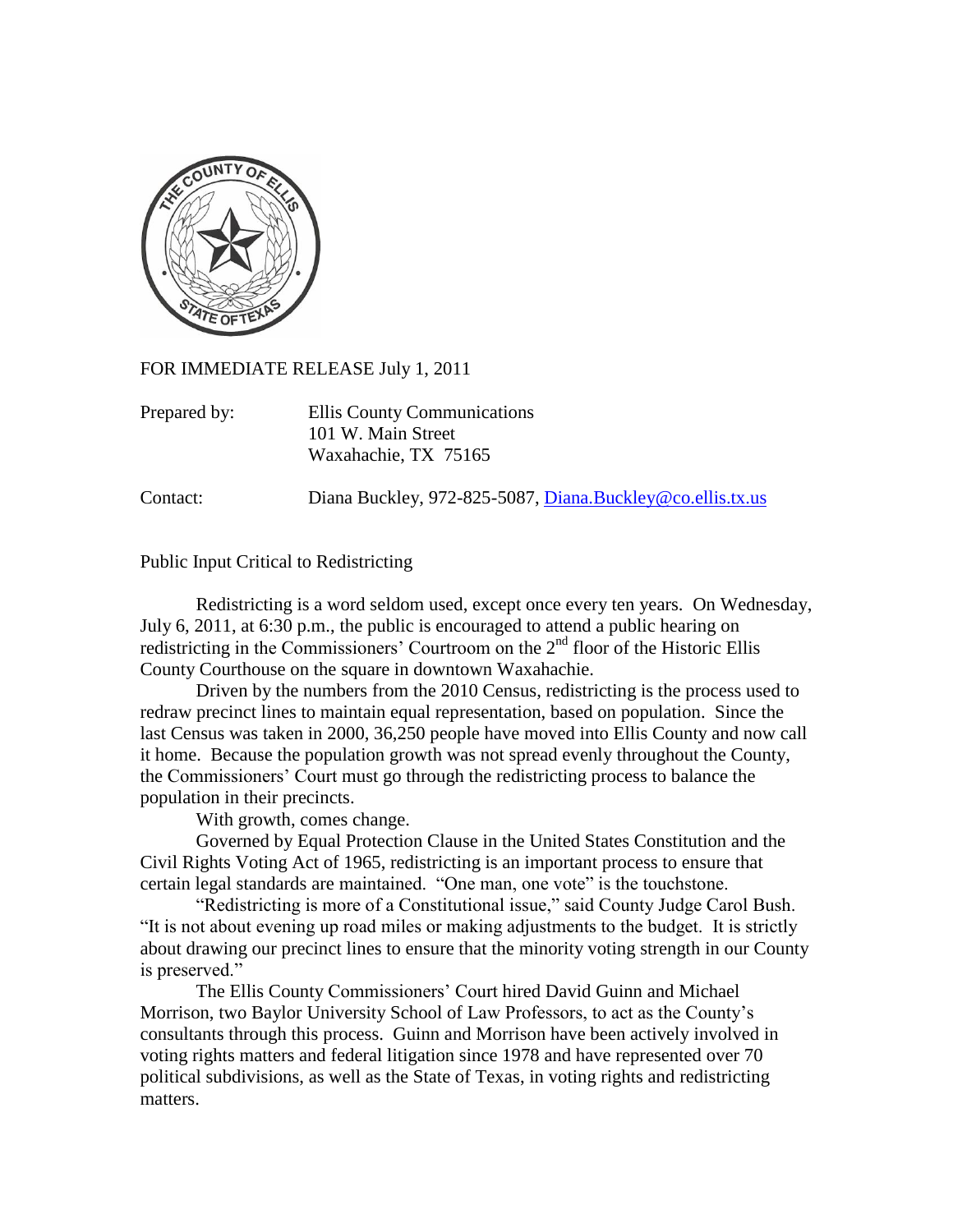"You can't make it harder than it was before for a minority group to select the candidate of their choice," explained Professor Morrison. "Community input is critical to this process."

On March 14, 2011, the Commissioners' Court formed the 12-member Citizen's Advisory Committee. The purpose of the Committee was to seek public input on the various Model Plans that were being considered by the Court and to provide feedback to the Commissioners about the impact of those Plans on the community.

"As County Judge, I appreciate the time commitment made by the members of the Citizen's Advisory Committee," Bush stated. "They have taken their responsibilities seriously and have provided valuable commentary from the community to the Commissioners' Court."

The Citizen's Advisory Committee composed of Rudy Amor, Sandy Anderson, Bob Beakley, Linda Dunn, Jane Hamilton, Tony Medina, Paul Perry, Richard Reno, Brenda L. Sexton, John Tabor, and Diane Threadgill, have met several times and actively discussed the various Model Plans. Because of their involvement, the Commissioners narrowed the choices down to two Model Plans during their regularly scheduled meeting on Monday, June 27, 2011. Model Plans 3 & 7 were selected by the Court for further consideration and discussion by the Advisory Committee and the public.

 "Public input and feedback is critical in this process," Bush explained. "That is why the Advisory Committee is meeting for a third time and a public hearing is being held to discuss the two Model Plans chosen by the Court for consideration."

On Wednesday, July 6, 2011 from 5:30 p.m. to 6:30 p.m., the Advisory Committee will meet on the second floor of the historic Courthouse in downtown Waxahachie. Immediately after, a public hearing will be held to discuss Model Plans  $3 \&$ 7. The public is invited and encouraged to attend. Each of these plans may be viewed on the Ellis County website [\(www.co.ellis.tx.us\)](http://www.co.ellis.tx.us/).

"While superficially, it may seem like a very dry process, its significance cannot be ignored," Bush noted.

After the public input is received and considered, the Commissioners' Court will meet to choose one Model Plan to submit to the United State Department of Justice for pre-clearance.

"Under the Voting Rights Act, the proposed plan cannot provide racial or ethnic minorities less access to the political process than the one it replaces," Morrison explained.

The Court will more than likely make a final decision on the proposed Plan during their regularly scheduled meeting at 10:00 a.m. on Monday, July 11, 2011.

"I have full confidence that after the Citizen's Advisory Committee meeting and the public hearing, the Court will achieve its objectives and will choose and submit a plan that will be approved by the Department of Justice and serve the best interests of Ellis County," Bush said.

The County has the burden of proving that its submitted Plan is lawful and meets the constitutional and statutory requirements. After the Department of Justice approves the Plan, voting precincts will have to be adjusted to comply with the new Commissioner Precinct lines. All of this must be completed before the 2012 primary elections.